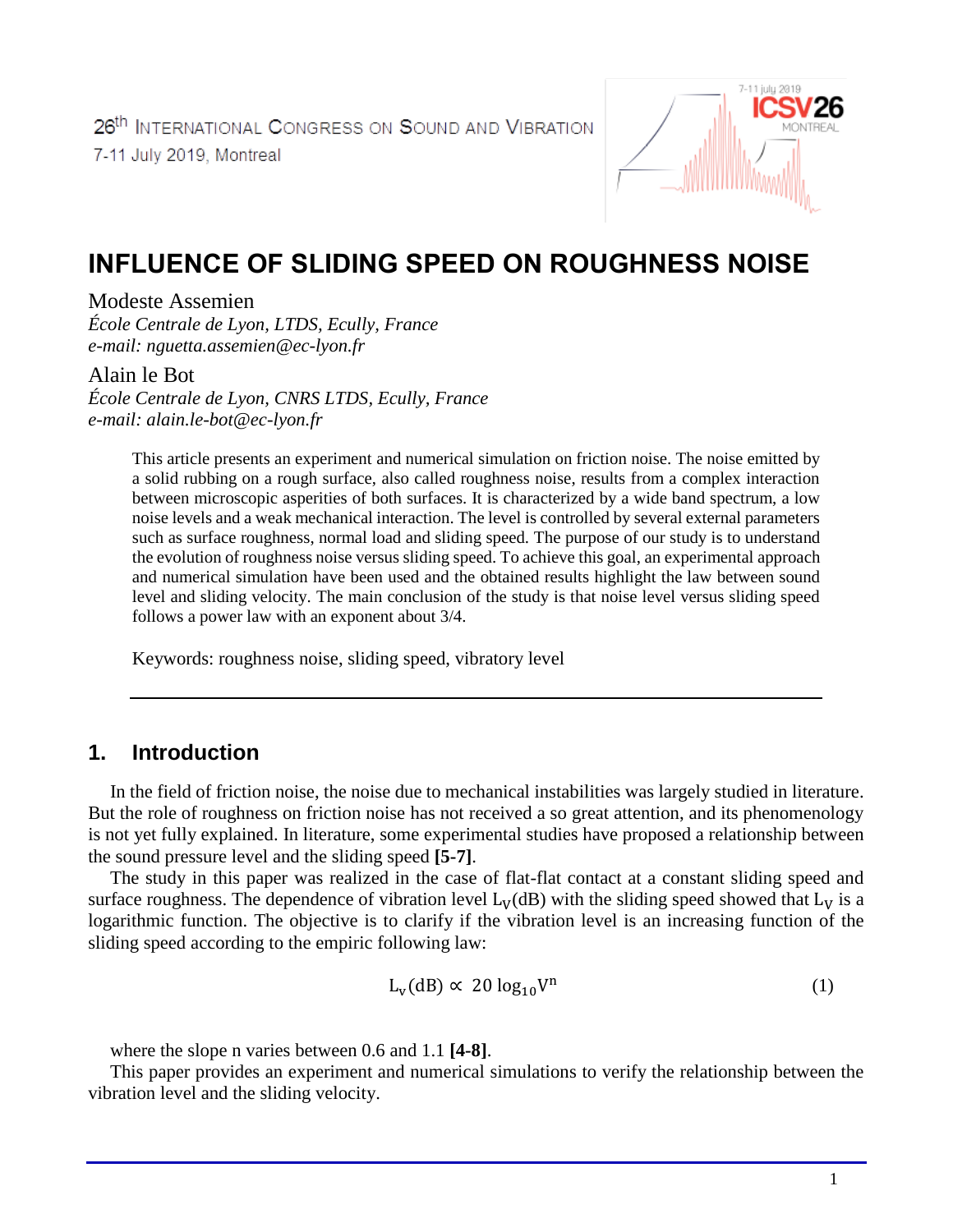# **2. Experimental Setup**

The experiment consists in rubbing two samples with rough surfaces and in recording the vibration of plate. Rubbing test were carried out for dry contact, under light load and with a varying sliding speed.

#### **2.1 Principle of the experiment**

Rigid slider is pulled by a small synchronous motor with a constant velocity V on a resonator (Figure 1). The base of the slider and the track on the resonator are rough. W denotes the weight of the slider.



Figure 1: (a): Principle of the experiment, (b): Experimental setup

Table 1 shows the characteristics of the resonator and the slider.

|         | Resonator |               | Slider  |        |               |  |  |
|---------|-----------|---------------|---------|--------|---------------|--|--|
|         | Size (mm) | $Ra$ ( $µm$ ) | Size(m) | (mm/s) | $Ra$ ( $µm$ ) |  |  |
| $0.1\%$ | 450x300x2 |               | 20x20x5 | 1000   |               |  |  |

The resonator and the slider are made of stainless steel with Young's modulus  $E = 210$  GPa, Poisson's ratio v= 0.3 and mass density  $\rho$ =7800 kg/m3.

The RMS value of the vibration velocity is measured within the frequency band [10 Hz-10 kHz] by a laser vibrometer with three velocity measuring ranges for maximum resolution up to 0.02 μm/s.

#### **2.2 Protocol**

Rubbing tests were carried out for samples having same surface roughness obtained by the same machining process. Before tests, samples are carefully degreased with heptane, acetone and isopropanol. Each friction test is repeated three times. The test is run in ambient atmosphere (relative humidity varied from 73 to 76% and room temperature from 21 to 23  $^{\circ}$ C). The slider (top solid) is moving in the xdirection at constant speed V in the range  $1 \le V \le 1000$  mm/s during friction test.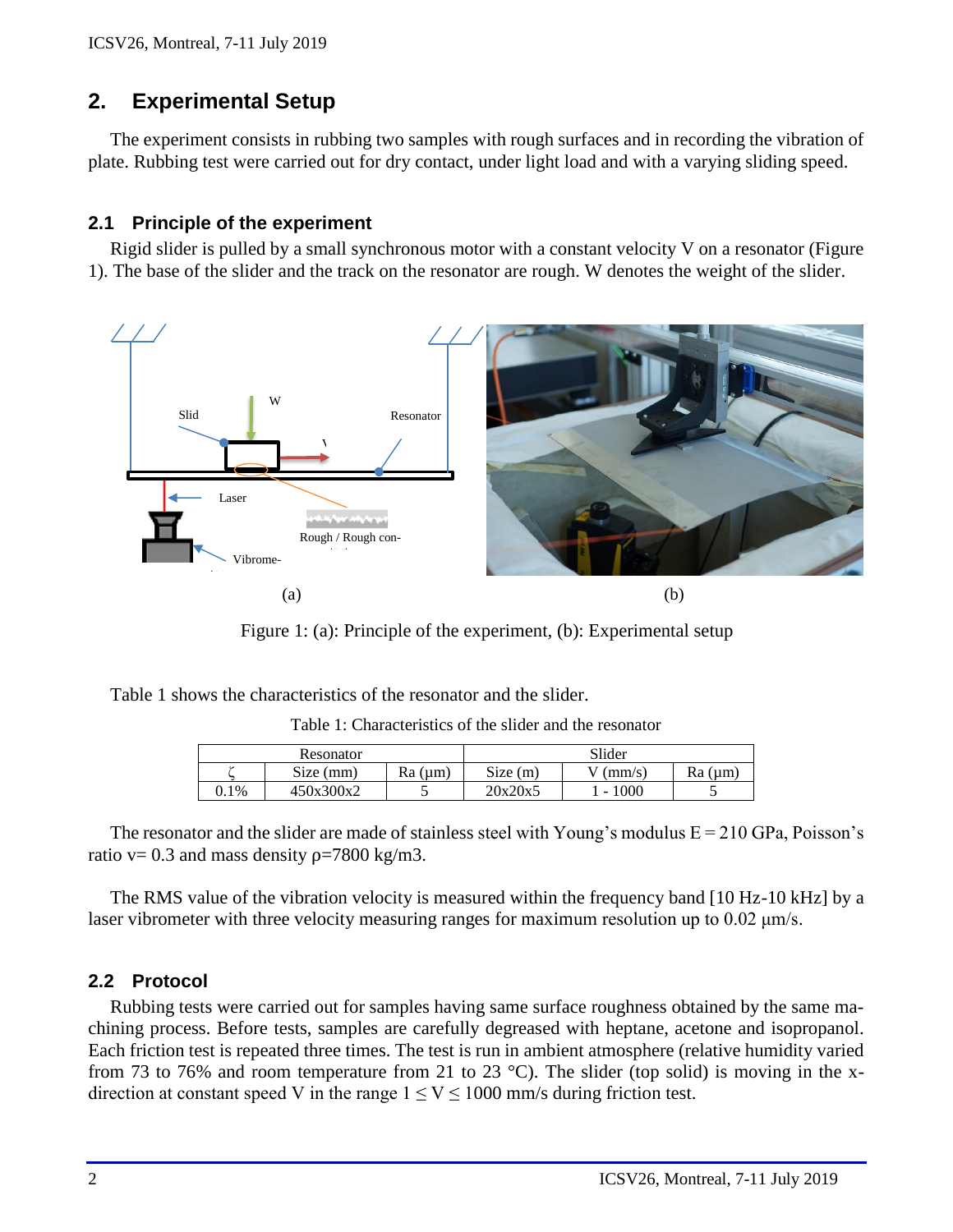#### **2.3 Experimental results**

From vibrometer measurements, we can calculate the vibration level  $L<sub>V</sub>$ . This physical quantity is obtained from the following relationship:

$$
L_{v} = 20 \log_{10} \frac{V_{RMS}}{V_{0}}
$$
 (2)

Where  $V_0 = 10^{-9}$  m/s and  $V_{RMS}$  is the root mean square vibration speed. The measurements show that  $L_V$  is linear increasing functions of the logarithm of V (Figure 2).



Figure 2: Evolution of vibration level  $L_V$  versus sliding speed V

The simulation results show that the vibration level  $L_V$  is a linear increasing function of the logarithm of the V (Figure 2) and the slope is  $n = 0.76$ . This result is in agreement with the observations of Stoimenov and al **[8]** (0.7  $\leq n \leq$  0.85), Nakai and yokoi **[5]** (0.6  $\leq n \leq$  1.1), Abdelounis and al **[7]**  $(0.51 \le n \le 0.78)$  for flat-flat contact.

#### **3. Numerical simulation of roughness noise**

#### **3.1 Principle**

The numerical approach used in this study is based on truncated modal decomposition of the vibration and central difference integration scheme and the penalty algorithm for contact **[11]**.

The simulation is based on a 3D model implemented in the software program ra3D. The top solid moves horizontally with à constant velocity V while the bottom solid is fixed at both ends. The solids have nominally flat surfaces.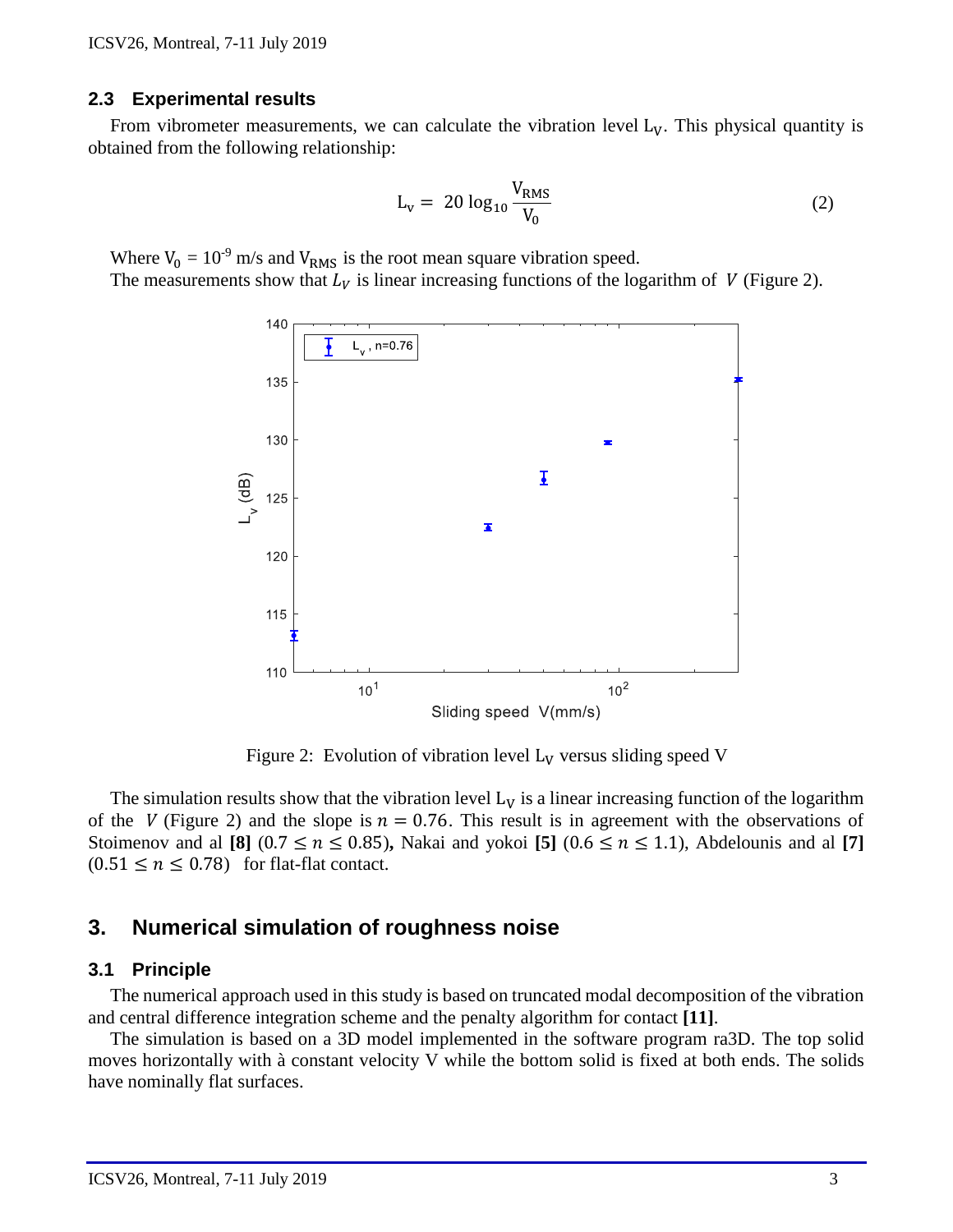Figure 3 shows the rough surfaces generated numerically by using spectral method with Berstrom's program **[9]**. This surface is characterized by their standard parameters Ra, Rq, Rsk, Rku and λ for respectively arithmetic roughness, quadratic roughness, Skewness, Kurtosis and correlation length. The number of nodes is 8400x600 ( $N_x$ x  $N_y$ ) and the step between tow nodes is 50  $\mu$ m.



Figure 3: Rough surfaces generated numerically

### **3.2 Protocol**

Rubbing tests were carried out for samples having same surface roughness and each friction test is repeated three times. The numerical simulations are performed with the following parameters (Table 3):

|  |  |  | Table 3: Input and simulation parameters |
|--|--|--|------------------------------------------|
|--|--|--|------------------------------------------|

| Input parameters |                |     |           |           | Simulation parameters |        |          |            |          |       |
|------------------|----------------|-----|-----------|-----------|-----------------------|--------|----------|------------|----------|-------|
| Material         |                |     | Resonator |           | Slider                |        |          |            |          |       |
| E                |                |     |           | Size (mm) | Size (mm)             | Speed  | Duration | Time-      | Sampling | modes |
| 'GPa)            | $\rm (kg/m^3)$ |     |           |           |                       | (mm/s) | (s)      | step $(s)$ | (Hz)     |       |
| 210              | 7.800          | 0.3 | 0.1%      | 450x300x2 | 20x20x5               | 1000   | 0.4      | $1e-6$     | 44100    | 200   |

#### **3.3 Numerical results**

Figure 6 shows that roughness noise is an increasing function of the logarithm of the sliding speed. Numerical results are in agreement with our experimental results.



Figure 6: Evolution of vibration level Lv versus sliding speed V for surface roughness  $Ra = 5 \mu m$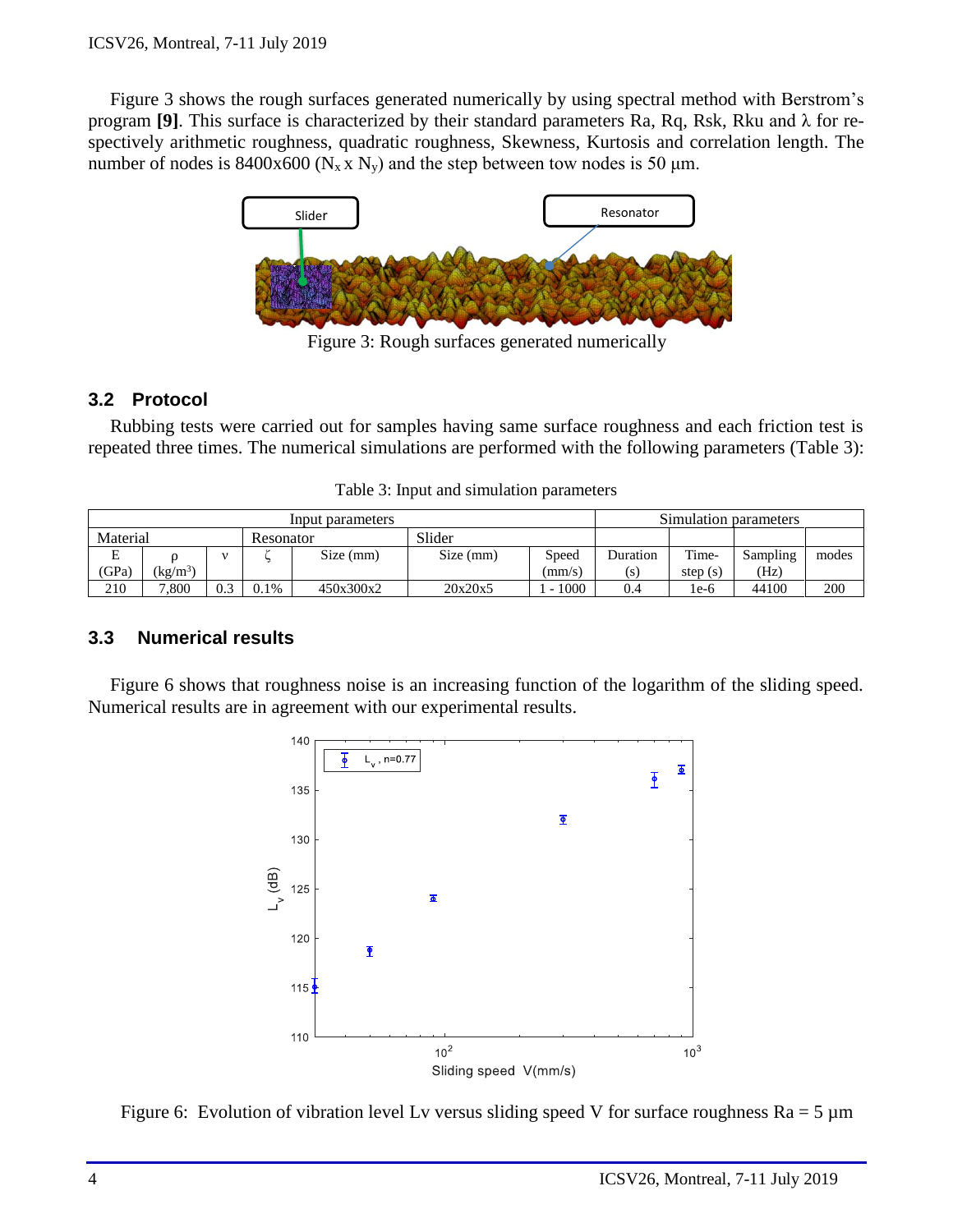The simulation results also show that  $L_V$  is linear increasing functions of the logarithm of V (Figure 6) and the slope is  $n = 0.77$ . This result is in agreement with the numerical simulation of the dynamics of sliding rough surfaces with 2D model of Hung and al **[18].** 

### **4. Discussion**

The results of experiment and numerical simulation of roughness noise in the study are in agreement with previous studies. The magnitude of vibration level obtained by simulation is greater than the values found experimentally. This gap could be explained by:

- The numerical model of the resonator
- The value of the modal damping ratio
- The boundary conditions of the resonator

Another factor which affect strongly the vibration level and reduces sound level is dissipation in the roughness contact.

## **5. Conclusions**

An experimental and numerical simulation investigation of friction noise between two rough and dry surfaces were carried out. The 3D model used for numerical simulation of roughness noise make realistic approach. The main conclusion of the study is that vibration level versus sliding speed follows a power law with an exponent about 3/4.

## **REFERENCES**

- 1 Akay, A. Acoustics of friction, *Journal of the Acoustical Society of America*, **111**, 1525–1548, (2002).
- 2 Rabinowicz, E. The Nature of the Static and Kinetic Coefficients of Friction, *Journal of Applied Physics*, **22**, 1373–1379, (1951).
- 3 Le Bot, A. and Bou Chakra, E. Control of Vibration of Transmission Lines, *Tribology Letters*, **40**, 659–664, (2010).
- 4 Yokoi, M. and Nakai, M. A fundamental study on frictional noise (5th report, The influence of random surface roughness on frictional noise), *International Bulletin of [The Japan Society of Mechanical Engi](http://www.jsme.or.jp/English/)[neers](http://www.jsme.or.jp/English/)*, **25** (203), 827–833, (1982).
- 5 Othman, O. and Elkholy, H. Surface Roughness Measurement Using Dry Friction Noise, *[Experimental](https://link.springer.com/journal/11340)  [Mechanics](https://link.springer.com/journal/11340)*, **30** (3), 309–312, (1990).
- 6 Othman, O., Elkholy, H. and Seireg, A. Experimental investigation of frictional noise and surfaceroughness characteristics, *[Experimental Mechanics](https://link.springer.com/journal/11340)*, **30** (4), 328–331, (1990).
- 7 Abdelounis, H., Le Bot, A., Perret-Liaudet, J. and Zahouani, H. An experimental study on roughness noise of dry rough flat surface, Wear, **268** (1-2), 335–345, (2010).
- 8 Stoimenov, B., Maruyama, S., Adachi, K. and Kato K. The roughness effect on the frequency of frictional sound, *Tribology International*, **40**, 659–664, (2007).